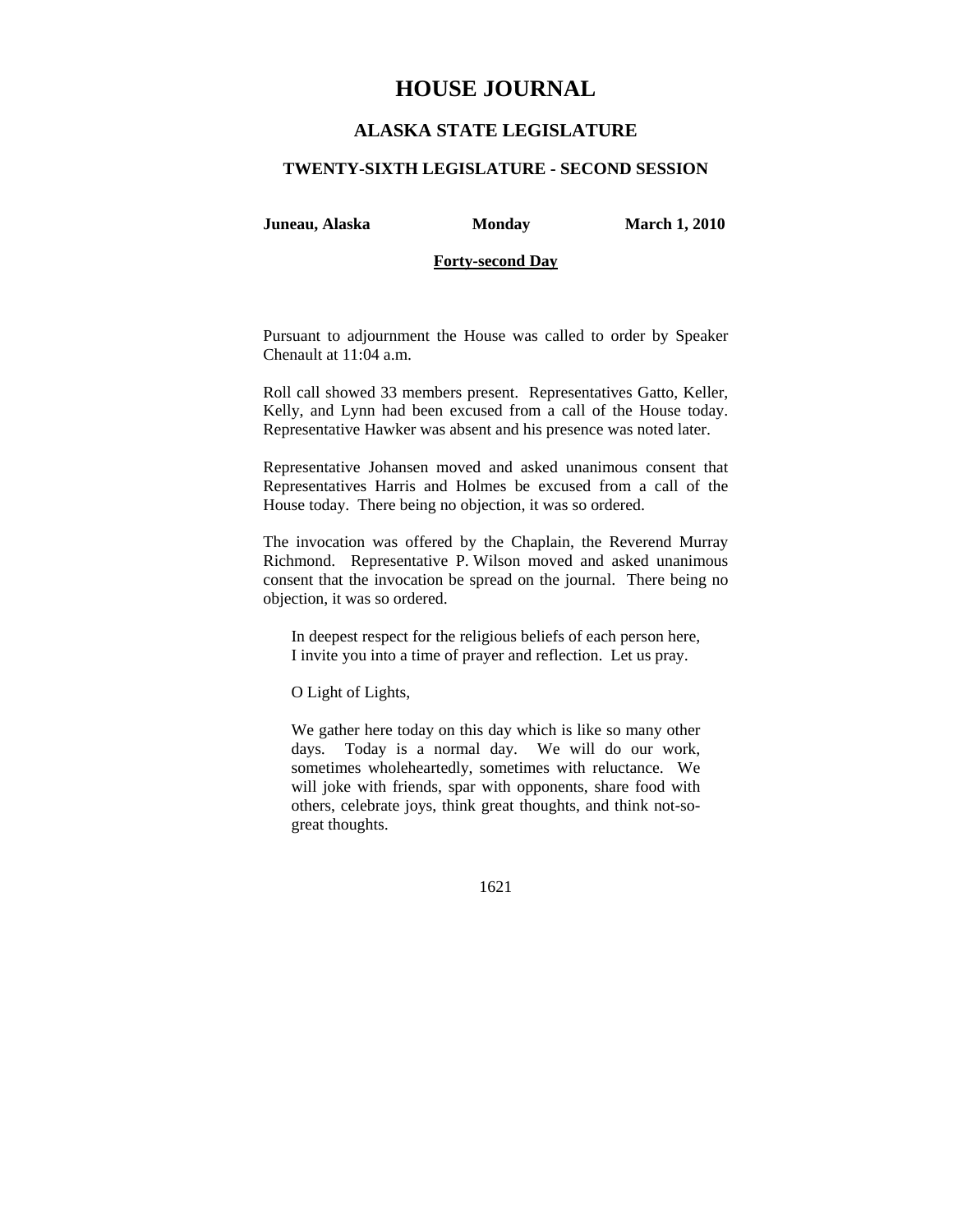And yet today is NOT an ordinary day. Today is the day when we can make a difference in the world. Today is a day when we can do our part to make this world a better place. Today is a day when we can serve the interests of the universe; serve the God we may worship by serving others.

We have this opportunity before us not because we work in this body, but because we are human and because we will be around others all day. Today we can throw some laughter in the face of gloom. Today we can encourage the faint hearted. Today we can provide a smile and a kind word to someone who has seen too many frowns and heard too many ill words. Today we can lend our ears to listen to those who need to be heard. Today we can offer our gifts to those who have need of them and receive from others as they offer their gifts to us.

Today is not an ordinary day for it is a day of opportunity and a day of challenge. There are not ordinary moments in a day for each moment we have in this life is precious. And we do not interact with ordinary people for each among us is also a precious gift. We live in a world where there are no small moments and no small people. The prospects of this day are overwhelming and were we to consider how extraordinary our moments are, how extraordinary our colleagues are, how extraordinary this world is, we would seek to appreciate them and invest in them with utmost vigor.

Give us a vision to see this day for what it is and to see those around us for who they are. Give us the ability to see the myriad of gifts that surround us and help us to not only enjoy those blessings we have but also to be a blessing to others. Give us a vision to see our work as a holy work and to see our interactions, all of them, as holy moments, each a gift and each an opportunity. Give us a vision to be as good a people as we can to serve divinity and humanity. Amen.

The Pledge of Allegiance was led by Representative Joule.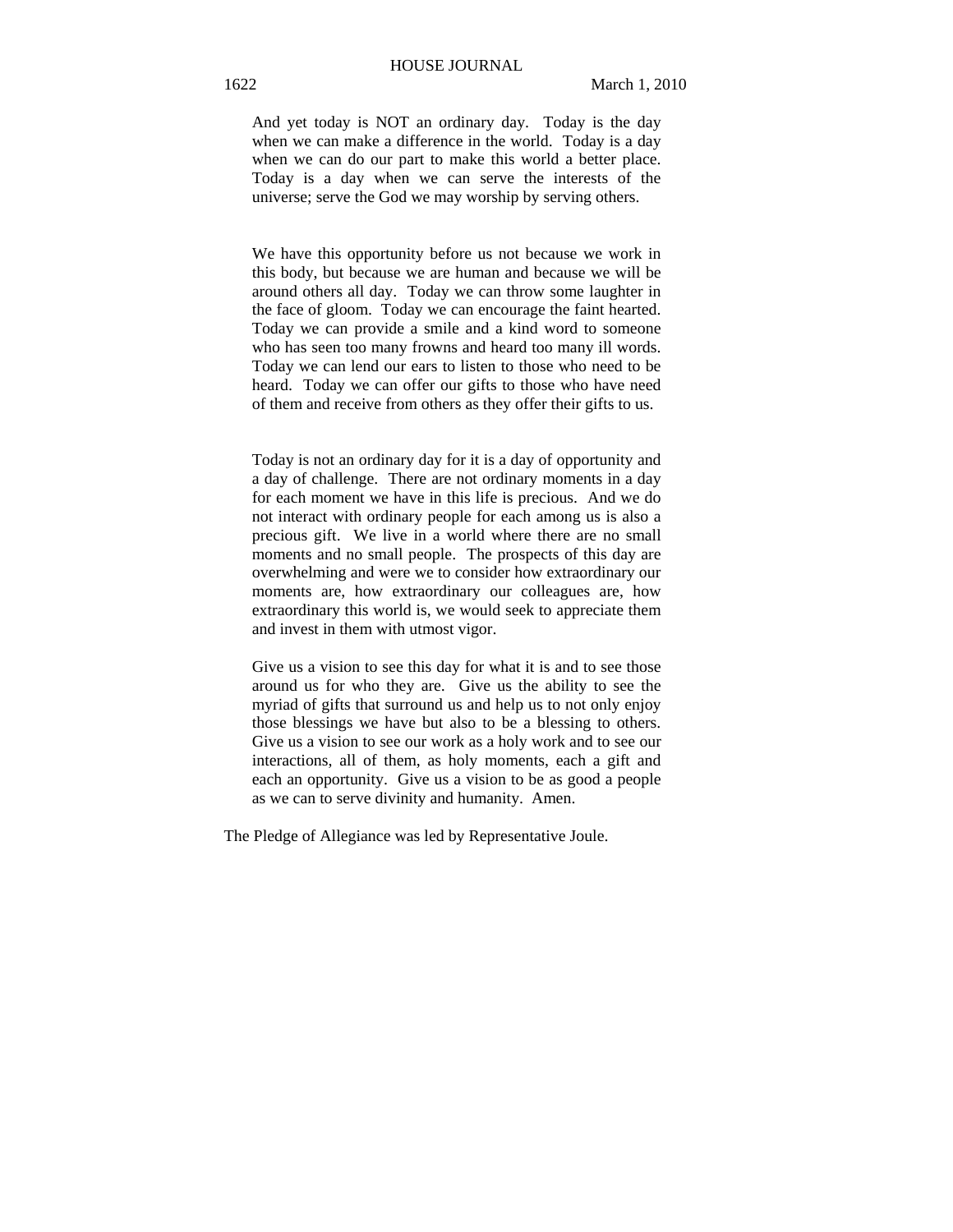## **CERTIFICATION OF THE JOURNAL**

Representative Johansen moved and asked unanimous consent that the journal for the  $39<sup>th</sup>$ ,  $40<sup>th</sup>$ , and  $41<sup>st</sup>$  legislative days be approved as certified by the Chief Clerk. There being no objection, it was so ordered.

## **MESSAGES FROM THE SENATE**

A message dated February 26, 2010, was read stating the Senate passed the following, and it is transmitted for consideration:

## **FIRST READING AND REFERENCE OF SENATE BILLS**

#### **SB 199**

SENATE BILL NO. 199 by Senators Ellis, Davis, Egan, French, Menard, Olson, Paskvan, Thomas, Wielechowski, Kookesh, Wagoner, Huggins, and McGuire, entitled:

"An Act providing for a two-year funding cycle for medical assistance coverage for dentures."

was read the first time and referred to the Health & Social Services and Finance Committees.

### **COMMUNICATIONS**

The following was received:

Dept. of Health & Social Services Alaska Commission on Aging FY 2009 Annual Report (as required by AS 47.45.240)

### **REPORTS OF STANDING COMMITTEES**

**HB 52**

The Judiciary Committee considered: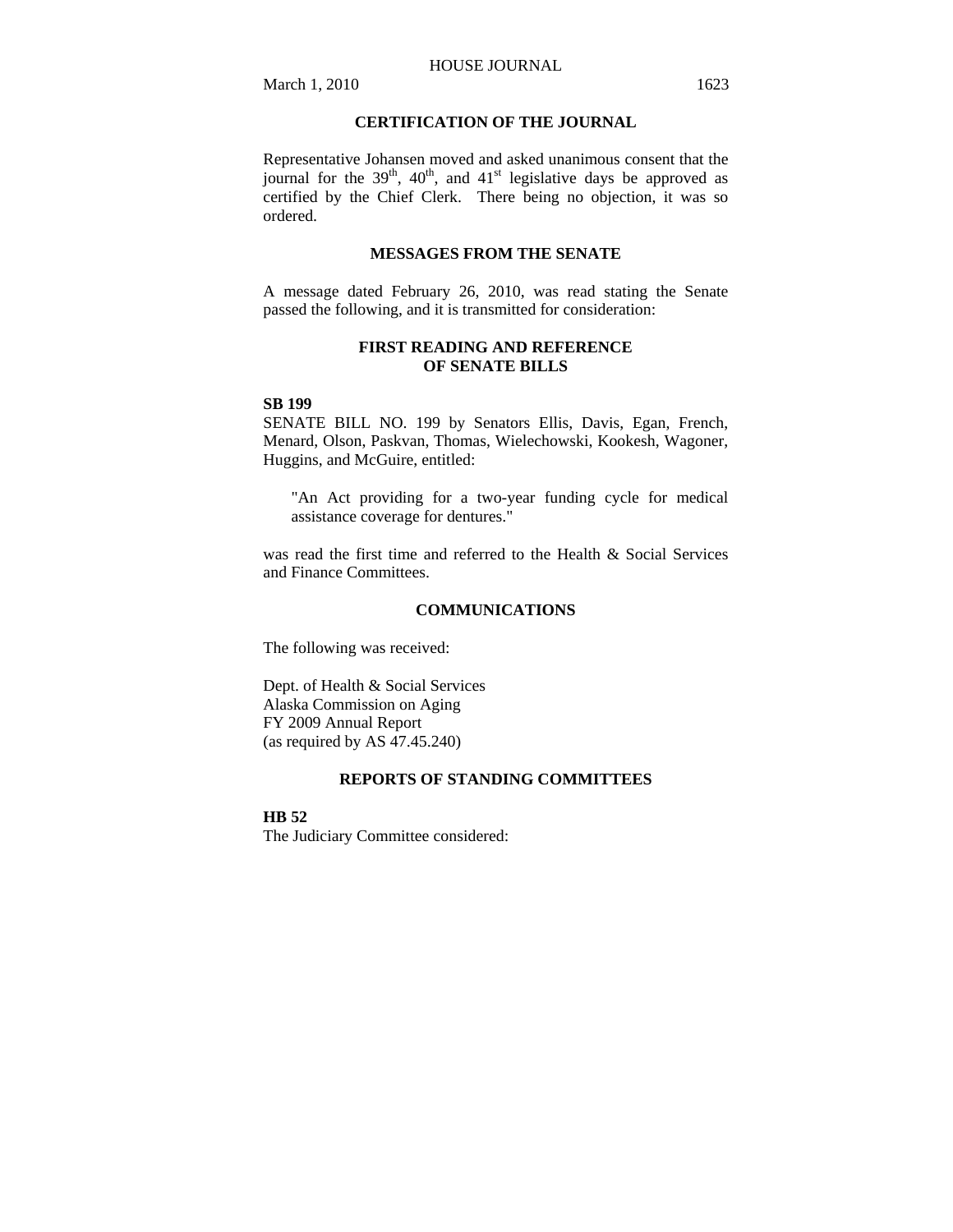HOUSE BILL NO. 52

"An Act authorizing psychological counseling for jurors serving in criminal trials who are traumatized by graphic evidence or testimony."

The report was signed by Representative Ramras, Chair, with the following individual recommendations:

Do pass (5): Lynn, Gruenberg, Herron, Dahlstrom, Ramras

The following fiscal note(s) apply:

1. Fiscal, Alaska Court System

HB 52 was referred to the Finance Committee.

\*\*The presence of Representative Hawker was noted.

#### **HB 138**

The Judiciary Committee considered:

HOUSE BILL NO. 138 "An Act relating to cruelty to animals."

and recommends it be replaced with:

CS FOR HOUSE BILL NO. 138(JUD)

"An Act relating to penalties for cruelty to animals; and relating to aggravating factors at sentencing involving assaultive behavior and cruelty to animals."

The report was signed by Representative Ramras, Chair, with the following individual recommendations:

Do pass (2): Lynn, Gruenberg

No recommendation (3): Herron, Dahlstrom, Ramras

The following fiscal note(s) apply to CSHB 138(JUD):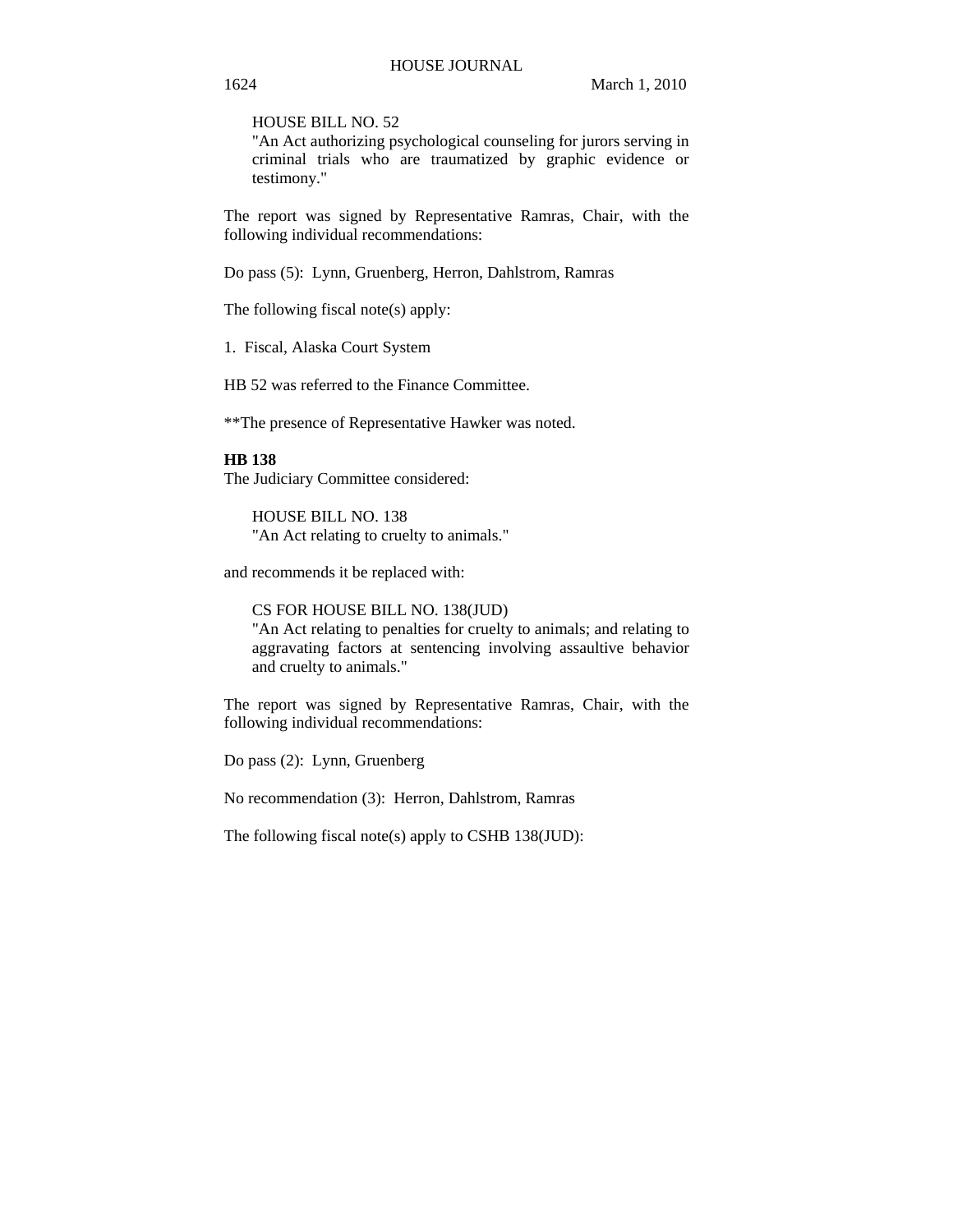1. Zero, Dept. of Corrections

2. Indeterminate, Dept. of Law

HB 138 was referred to the Finance Committee.

### **HB 245**

The Labor & Commerce Committee considered:

HOUSE BILL NO. 245

"An Act relating to licensure as an optometrist; establishing a retired status optometrist license; and providing for an effective date."

The report was signed by Representative Olson, Chair, with the following individual recommendations:

Do pass (3): Lynn, Neuman, Olson

No recommendation (3): Buch, Chenault, T. Wilson

The following fiscal note(s) apply:

1. Zero, Dept. of Commerce, Community, & Economic Development

HB 245 was referred to the Finance Committee.

#### **HB 323**

The Judiciary Committee considered:

#### HOUSE BILL NO. 323

"An Act increasing the number of superior court judges designated for the third judicial district; and providing for an effective date."

The report was signed by Representative Ramras, Chair, with the following individual recommendations:

Do pass (4): Lynn, Gruenberg, Dahlstrom, Ramras

No recommendation (1): Herron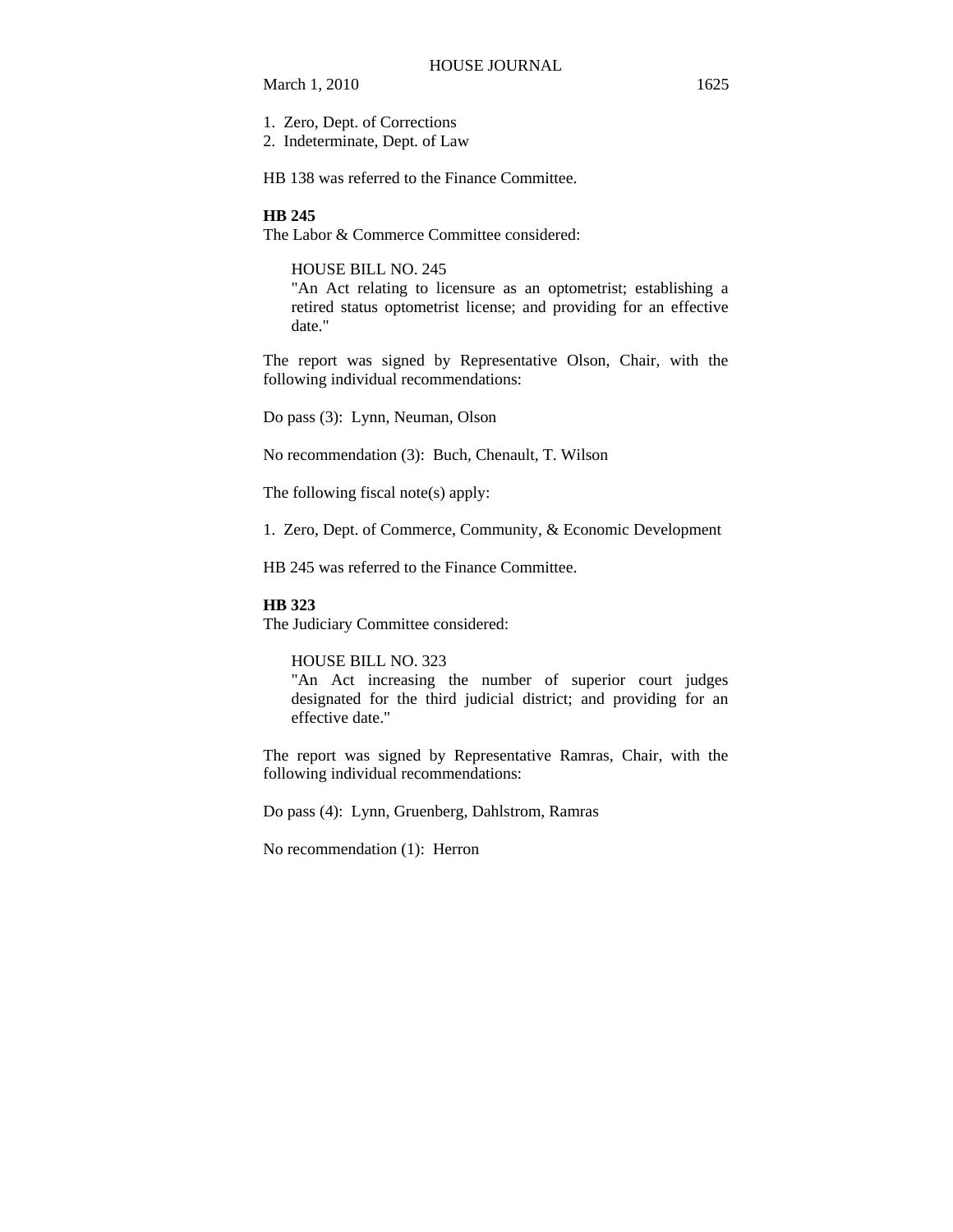1626 March 1, 2010

The following fiscal note(s) apply:

1. Zero, Alaska Court System

2. Fiscal, Alaska Court System

HB 323 was referred to the Finance Committee.

#### **HB 331**

The Judiciary Committee considered:

HOUSE BILL NO. 331 "An Act relating to funding for youth courts; and relating to accounting for criminal fines."

and recommends it be replaced with:

CS FOR HOUSE BILL NO. 331(JUD) (same title)

The report was signed by Representative Ramras, Chair, with the following individual recommendations:

Do pass (5): Lynn, Gruenberg, Herron, Dahlstrom, Ramras

The following fiscal note(s) apply to CSHB 331(JUD):

1. Zero, Dept. of Health & Social Services

HB 331 was referred to the Finance Committee.

## **INTRODUCTION OF CITATIONS**

The following citations were introduced and referred to the Rules Committee for placement on the calendar:

Honoring - Alaska Office of Boating Safety, Raising Boater Awareness

By Senator Huggins; Representative Neuman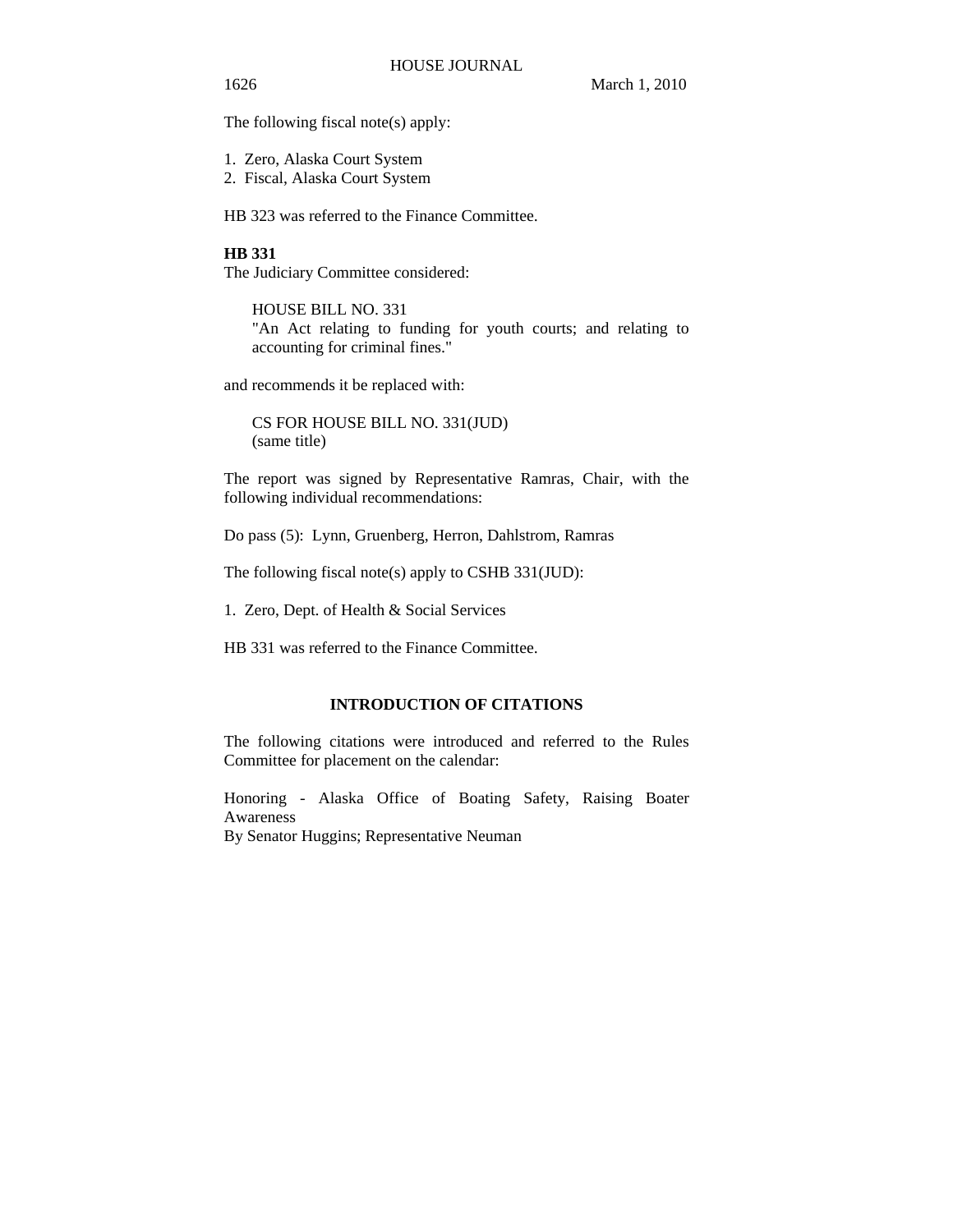In Memoriam - Thomas E. Logan By Senator Huggins; Representatives Neuman, Stoltze

## **CONSIDERATION OF THE DAILY CALENDAR**

## **SECOND READING OF HOUSE BILLS**

#### **HB 315**

The following was read the second time:

### HOUSE BILL NO. 315

"An Act relating to public accounting; and providing for an effective date."

with the: **Journal Page** 

| 1503 |
|------|
| 1503 |
| 1573 |
| 1573 |
|      |

Representative Johansen moved and asked unanimous consent that HB 315 be considered engrossed, advanced to third reading, and placed on final passage. There being no objection, it was so ordered.

HB 315 was read the third time.

The question being: "Shall HB 315 pass the House?" The roll was taken with the following result:

HB 315 Third Reading Final Passage

### **YEAS: 34 NAYS: 0 EXCUSED: 6 ABSENT: 0**

Yeas: Austerman, Buch, Chenault, Cissna, Crawford, Dahlstrom, Doogan, Edgmon, Fairclough, N.Foster, Gara, Gardner, Gruenberg, Guttenberg, Hawker, Herron, Johansen, Johnson, Joule, Kawasaki, Kerttula, Millett, Munoz, Neuman, Olson, Petersen, Ramras, Salmon, Seaton, Stoltze, Thomas, Tuck, P.Wilson, T.Wilson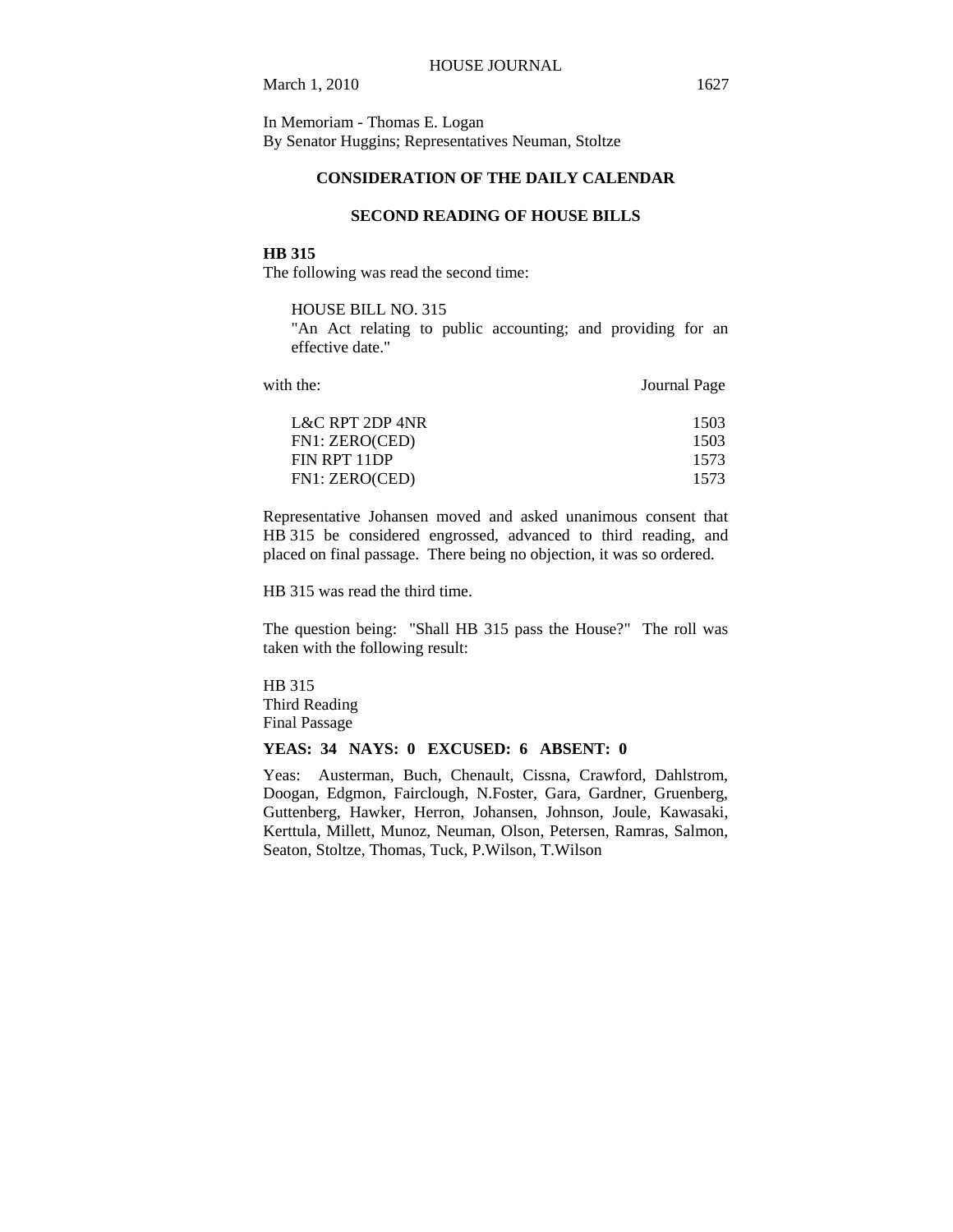Excused: Gatto, Harris, Holmes, Keller, Kelly, Lynn

And so, HB 315 passed the House.

Representative Johansen moved and asked unanimous consent that the roll call on the passage of the bill be considered the roll call on the effective date clause. There being no objection, it was so ordered.

HB 315 was referred to the Chief Clerk for engrossment.

## **HB 345**

The following was read the second time:

HOUSE BILL NO. 345

"An Act designating the bridge to be built on the Dalton Highway at approximately mile post 308 as the Sam Schuyler Memorial Bridge."

| with the:      | Journal Page |
|----------------|--------------|
| TRA RPT 6DP    | 1574         |
| FN1: ZERO(DOT) | 1574         |

Representative Johansen moved and asked unanimous consent that HB 345 be considered engrossed, advanced to third reading, and placed on final passage. There being no objection, it was so ordered.

HB 345 was read the third time.

The question being: "Shall HB 345 pass the House?" The roll was taken with the following result:

HB 345 Third Reading Final Passage **YEAS: 33 NAYS: 0 EXCUSED: 6 ABSENT: 1**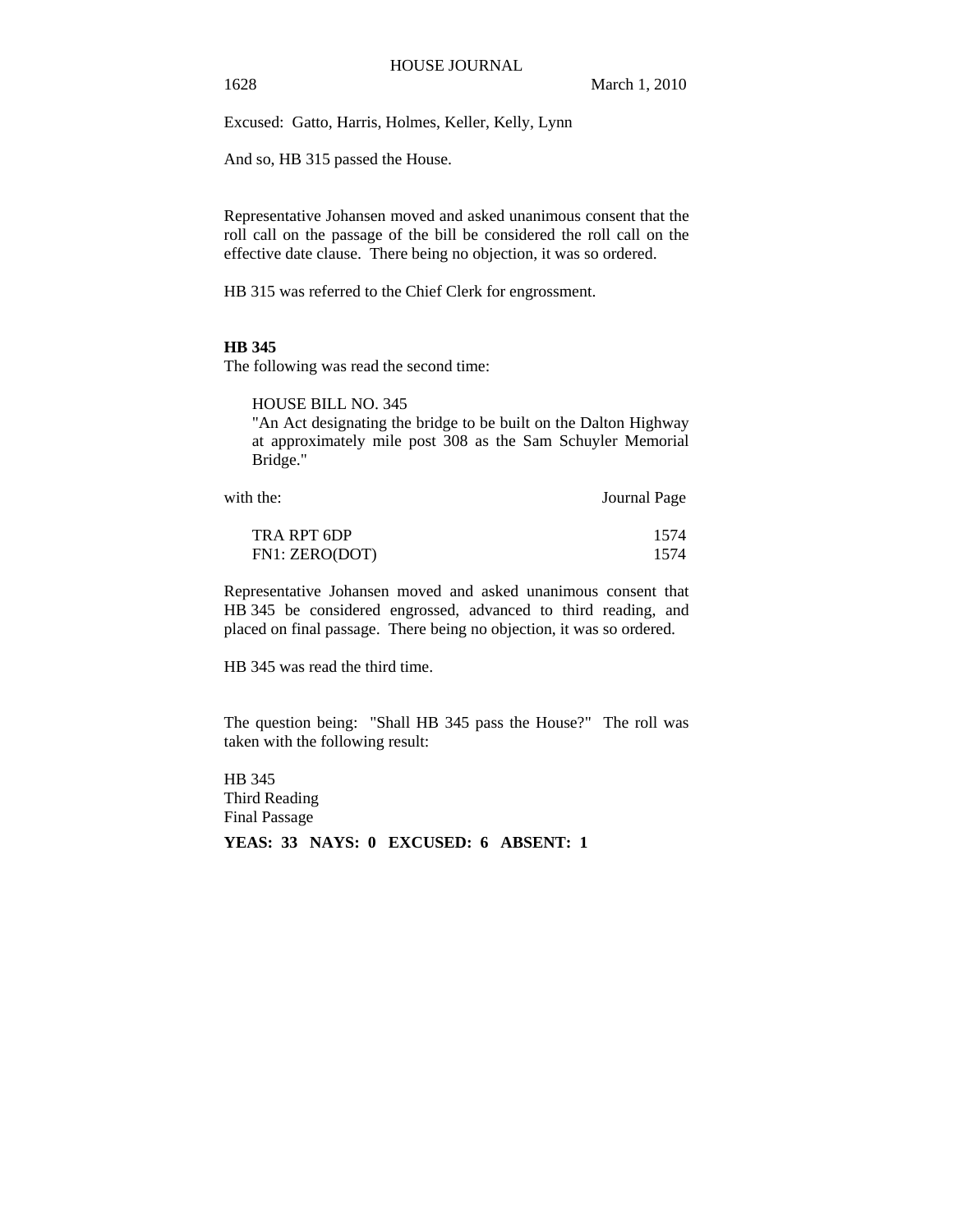Yeas: Austerman, Buch, Chenault, Cissna, Crawford, Dahlstrom, Doogan, Edgmon, Fairclough, N.Foster, Gara, Gardner, Guttenberg, Hawker, Herron, Johansen, Johnson, Joule, Kawasaki, Kerttula, Millett, Munoz, Neuman, Olson, Petersen, Ramras, Salmon, Seaton, Stoltze, Thomas, Tuck, P.Wilson, T.Wilson

Excused: Gatto, Harris, Holmes, Keller, Kelly, Lynn

Absent: Gruenberg

And so, HB 345 passed the House and was referred to the Chief Clerk for engrossment.

#### **SECOND READING OF HOUSE RESOLUTIONS**

#### **HJR 40**

The following was read the second time:

HOUSE JOINT RESOLUTION NO. 40

Opposing the proposed designation by the National Marine Fisheries Service of 3,000 square miles of upper Cook Inlet, the mid-inlet, all of the inlet's western shores, and Kachemak Bay as critical habitat for beluga whales.

| with the:               | Journal Page |
|-------------------------|--------------|
| RES RPT CS(RES) 3DP 2NR | 1594         |
| FN1: ZERO(H.RES)        | 1594         |

Representative Johansen moved and asked unanimous consent that the following committee substitute be adopted in lieu of the original resolution:

CS FOR HOUSE JOINT RESOLUTION NO. 40(RES) (same title)

There being no objection, it was so ordered.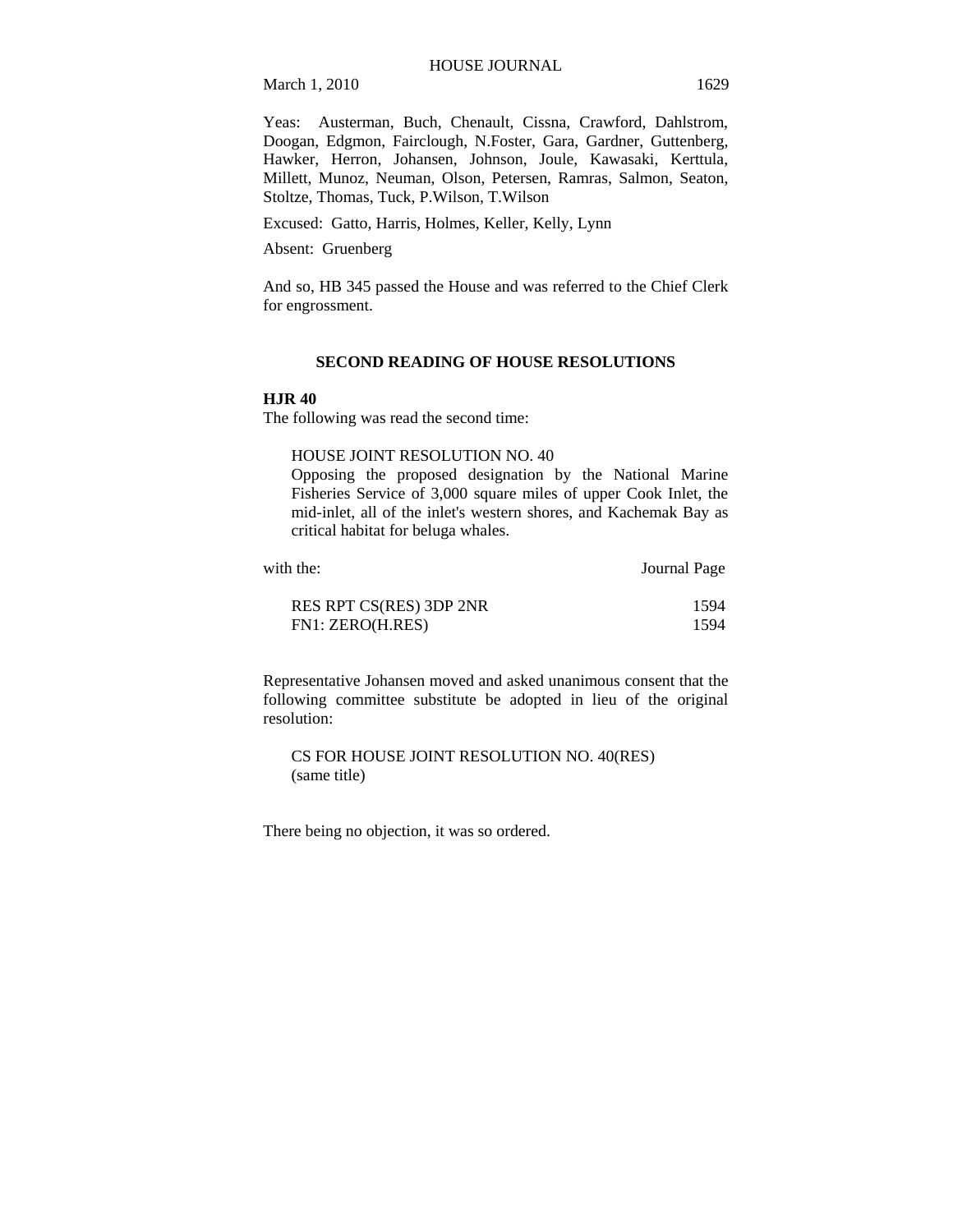Representative Johansen moved and asked unanimous consent that CSHJR 40(RES) be considered engrossed, advanced to third reading, and placed on final passage.

There was objection and CSHJR 40(RES) was not advanced to third reading.

CSHJR 40(RES) was taken up later.

## **LEGISLATIVE CITATIONS**

Representative Johansen moved and asked unanimous consent that the House approve the citations on the calendar. There being no objection, the following citations were approved and sent to enrolling:

#### Honoring - James Southam, 2010 U.S. Olympian

By Representatives Buch, Hawker, Chenault, Cissna, Crawford, Dahlstrom, Doogan, Edgmon, Fairclough, N. Foster, Gara, Gardner, Gatto, Gruenberg, Guttenberg, Harris, Herron, Holmes, Johansen, Johnson, Joule, Kawasaki, Keller, Kelly, Kerttula, Lynn, Millett, Munoz, Neuman, Olson, Petersen, Ramras, Salmon, Seaton, Stoltze, Thomas, Tuck, P. Wilson, T. Wilson

Honoring - Gina Palmer

By Representatives Johansen, Chenault, Buch, Cissna, Crawford, Dahlstrom, Doogan, Edgmon, Fairclough, N. Foster, Gara, Gardner, Gatto, Gruenberg, Guttenberg, Harris, Hawker, Herron, Holmes, Johnson, Joule, Kawasaki, Keller, Kelly, Kerttula, Lynn, Millett, Munoz, Neuman, Olson, Petersen, Ramras, Salmon, Seaton, Stoltze, Thomas, Tuck, P. Wilson, T. Wilson; Senator Stedman

#### Honoring - Jim Hickerson

By Senator Olson; Representatives N. Foster, Chenault, Buch, Cissna, Crawford, Dahlstrom, Doogan, Edgmon, Fairclough, Gara, Gardner, Gatto, Gruenberg, Guttenberg, Harris, Hawker, Herron, Holmes, Johansen, Johnson, Joule, Kawasaki, Keller, Kelly, Kerttula, Lynn, Millett, Munoz, Neuman, Olson, Petersen, Ramras, Salmon, Seaton, Stoltze, Thomas, Tuck, P. Wilson, T. Wilson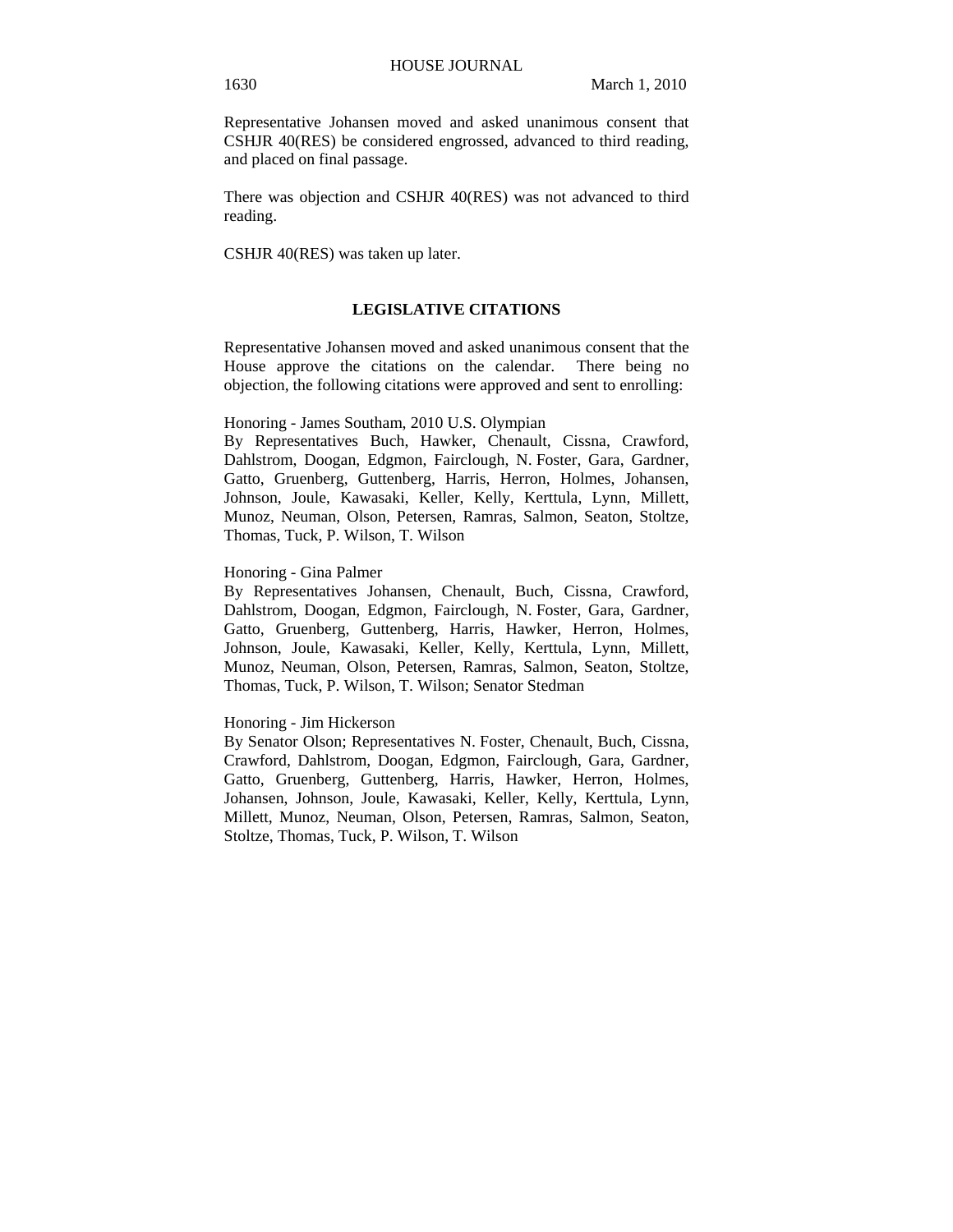In Memoriam - Corporal Gregory M.W. Fleury

By Senator Meyer; Representatives Chenault, Buch, Cissna, Crawford, Dahlstrom, Doogan, Edgmon, Fairclough, N. Foster, Gara, Gardner, Gatto, Gruenberg, Guttenberg, Harris, Hawker, Herron, Holmes, Johansen, Johnson, Joule, Kawasaki, Keller, Kelly, Kerttula, Lynn, Millett, Munoz, Neuman, Olson, Petersen, Ramras, Salmon, Seaton, Stoltze, Thomas, Tuck, P. Wilson, T. Wilson

#### **UNFINISHED BUSINESS**

Representative Johansen moved and asked unanimous consent that the following members be excused from a call of the House. There being no objection, the members were excused as noted:

Representative Holmes – from morning plane time, March 2 to morning plane time, March 8

Representative Herron – from morning plane time, March 2 to evening plane time, March 6

Representative Munoz – from 5:00 p.m., March 2 to 8:00 a.m., March 8

Representative Edgmon – from morning plane time, March 2 to evening plane time, March 7

Representative Millett – from morning plane time, March 2 to evening plane time, March 7

Representative Ramras – from morning plane time, March 2 to evening plane time, March 7; and from 11:45 a.m. to 1:15 p.m., March 8

Representative Harris – from morning plane time, March 2 to evening plane time, March 7

Representative Johnson – from 11:00 a.m., March 3 to afternoon plane time, March 8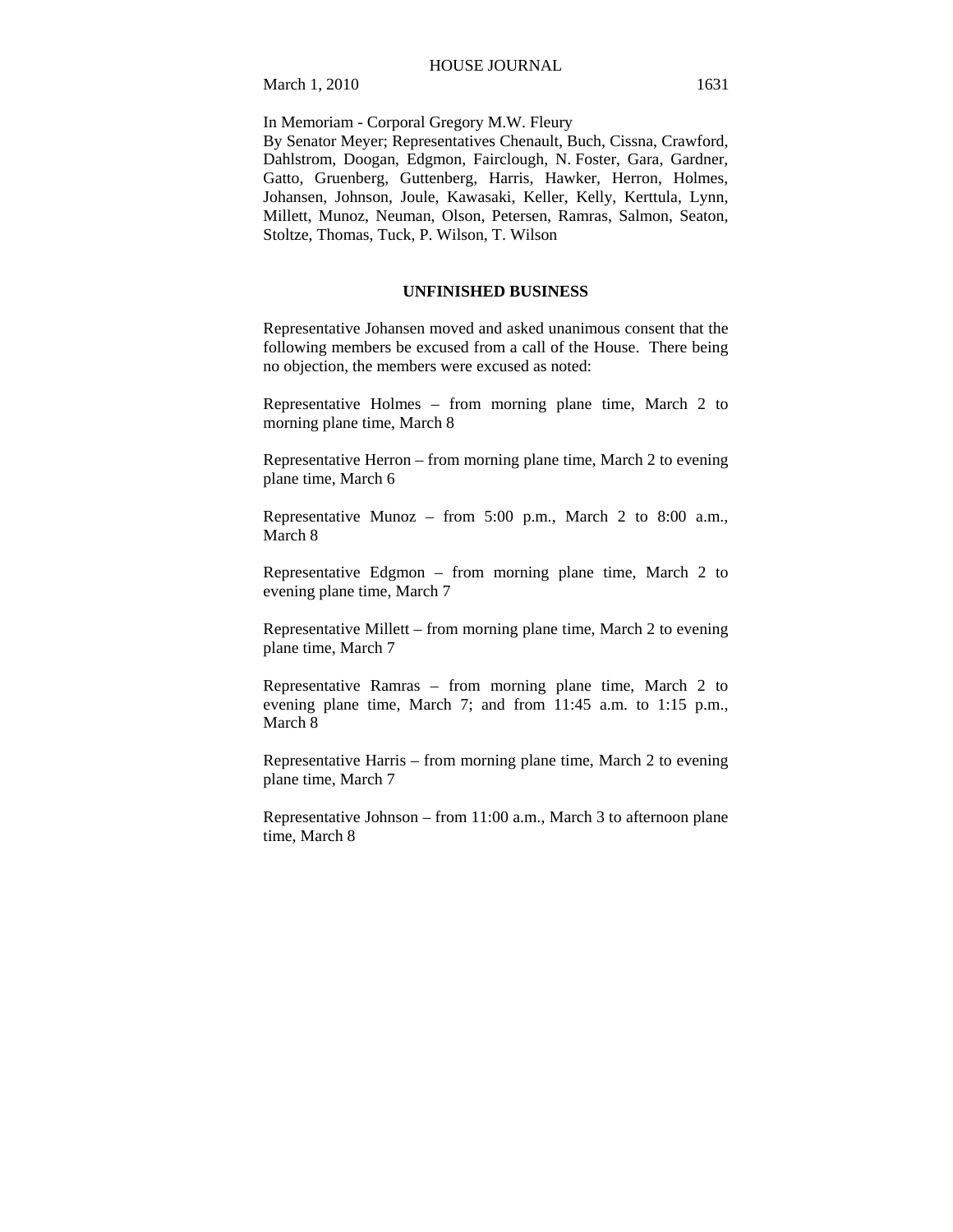Representative Salmon – from evening plane time, March 3 to afternoon plane time, March 8

Representative Thomas – from morning plane time, March 3 to evening plane time, March 7

Representative Gardner – from morning plane time, March 3 to evening plane time, March 7

Representative Crawford – from 7:00 a.m., March 3 to evening plane time, March 7

Representative Kawasaki – from morning plane time, March 3 to morning plane time, March 8

Representative Seaton – from noon, March 3 to evening plane time, March 7

Representative Olson – from morning plane time, March 3 to evening plane time, March 7

Representative Lynn – from evening plane time, March 3 to morning plane time, March 8

Representative Dahlstrom – from noon, March 3 to morning plane time, March 8

Representative Fairclough – from morning plane time, March 3 to evening plane time, March 8

Representative Doogan – from morning plane time, March 4 to evening plane time, March 7

Representative Buch – from noon, March 4 to morning plane time, March 8

Representative Austerman – from noon, March 4 to evening plane time, March 7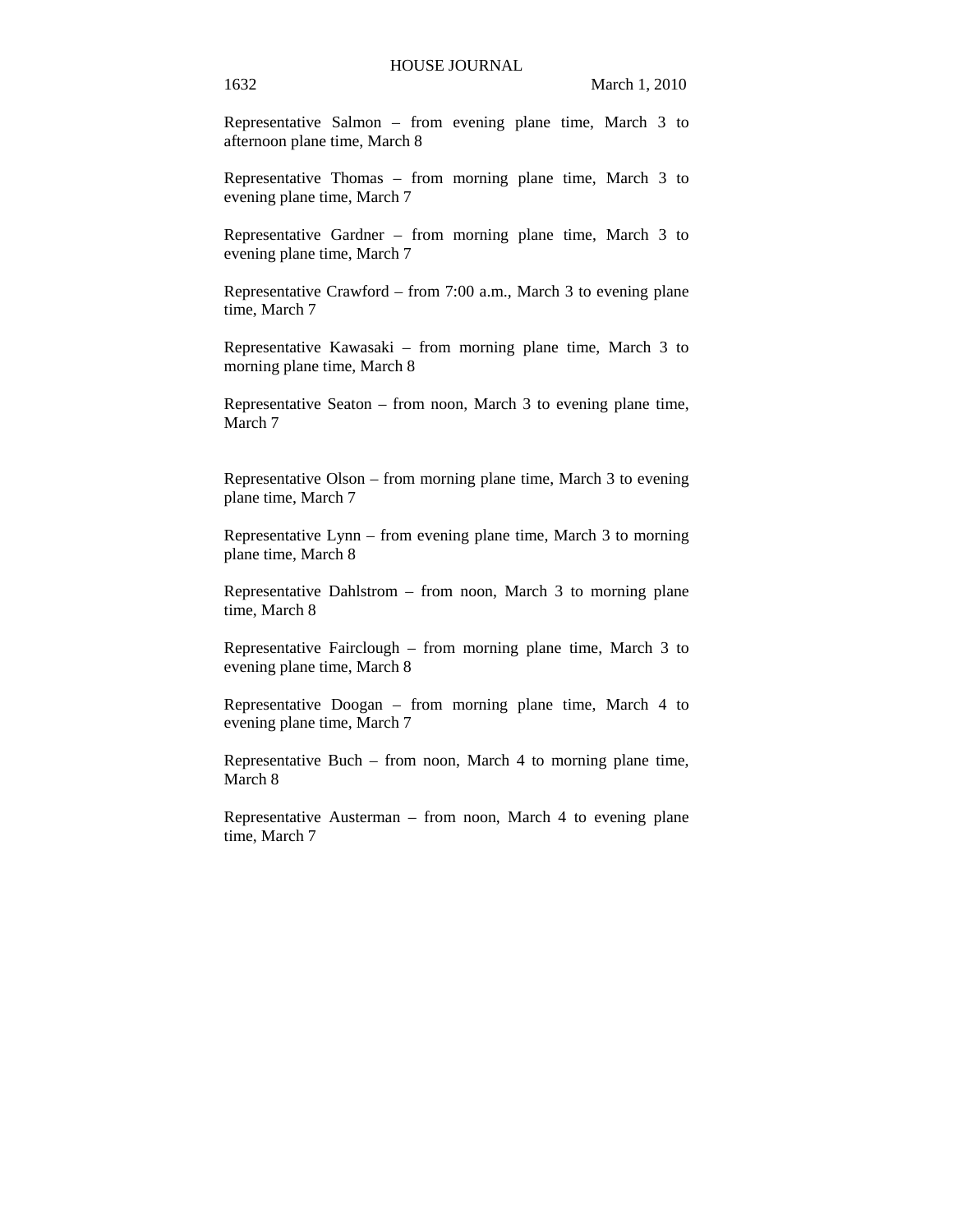Representative Neuman – from morning plane time, March 4 to evening plane time, March 7

Representative Gara – from evening plane time, March 5 to morning plane time, March 8

**\* \* \* \* \*** 

Representative Guttenberg introduced Morgan Withers, Guest Page, from Fairbanks.

The Speaker stated that, without objection, the House would revert to:

## **CONSIDERATION OF THE DAILY CALENDAR**

## **SECOND READING OF HOUSE RESOLUTIONS**  (continued)

## **HJR 40**

Representative Johansen moved and asked unanimous consent that the following, which was not advanced to third reading (page 1630), be considered engrossed, advanced to third reading, and placed on final passage:

CS FOR HOUSE JOINT RESOLUTION NO. 40(RES)

Opposing the proposed designation by the National Marine Fisheries Service of 3,000 square miles of upper Cook Inlet, the mid-inlet, all of the inlet's western shores, and Kachemak Bay as critical habitat for beluga whales.

There being no objection, it was so ordered.

CSHJR 40(RES) was read the third time.

Representative Johansen placed a call of the House and lifted the call.

The question being: "Shall CSHJR 40(RES) pass the House?" The roll was taken with the following result: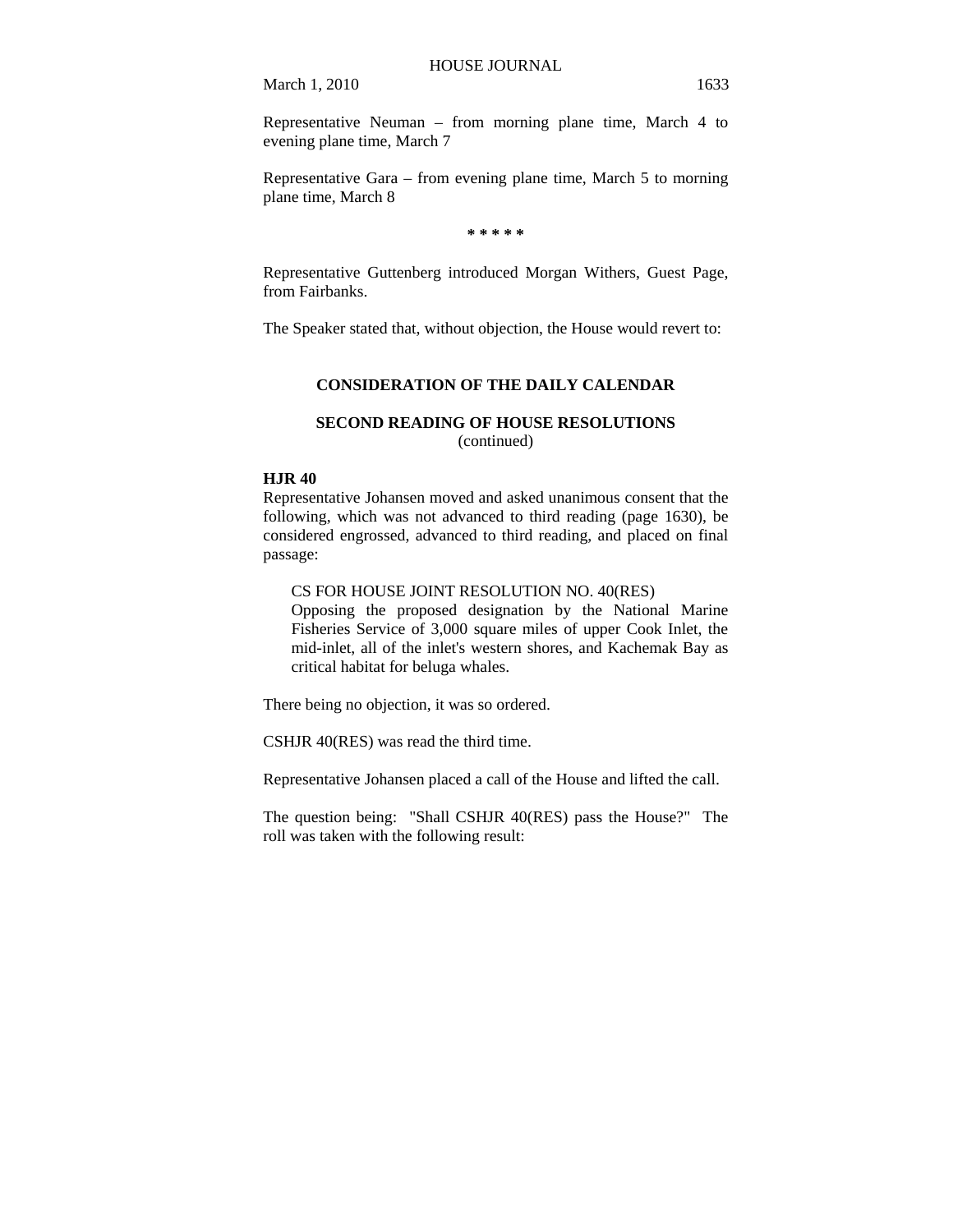CSHJR 40(RES) Third Reading Final Passage

### **YEAS: 30 NAYS: 3 EXCUSED: 6 ABSENT: 1**

Yeas: Austerman, Buch, Chenault, Crawford, Dahlstrom, Doogan, Edgmon, Fairclough, N.Foster, Gara, Gardner, Gruenberg, Hawker, Herron, Johansen, Johnson, Joule, Kawasaki, Millett, Munoz, Neuman, Olson, Petersen, Ramras, Seaton, Stoltze, Thomas, Tuck, P.Wilson, T.Wilson

Nays: Guttenberg, Kerttula, Salmon

Excused: Gatto, Harris, Holmes, Keller, Kelly, Lynn

Absent: Cissna

And so, CSHJR 40(RES) passed the House.

Representative Johansen gave notice of reconsideration of the vote on CSHJR 40(RES).

#### **RECONSIDERATION**

#### **HJR 40**

Representative Johansen moved and asked unanimous consent that reconsideration of CSHJR 40(RES) be taken up on the same day. There being no objection, it was so ordered.

CSHJR 40(RES) was again before the House in third reading.

The question to be reconsidered: "Shall CSHJR 40(RES) pass the House?" The roll was taken with the following result:

CSHJR 40(RES) Third Reading Final Passage Reconsideration

**YEAS: 31 NAYS: 2 EXCUSED: 6 ABSENT: 1**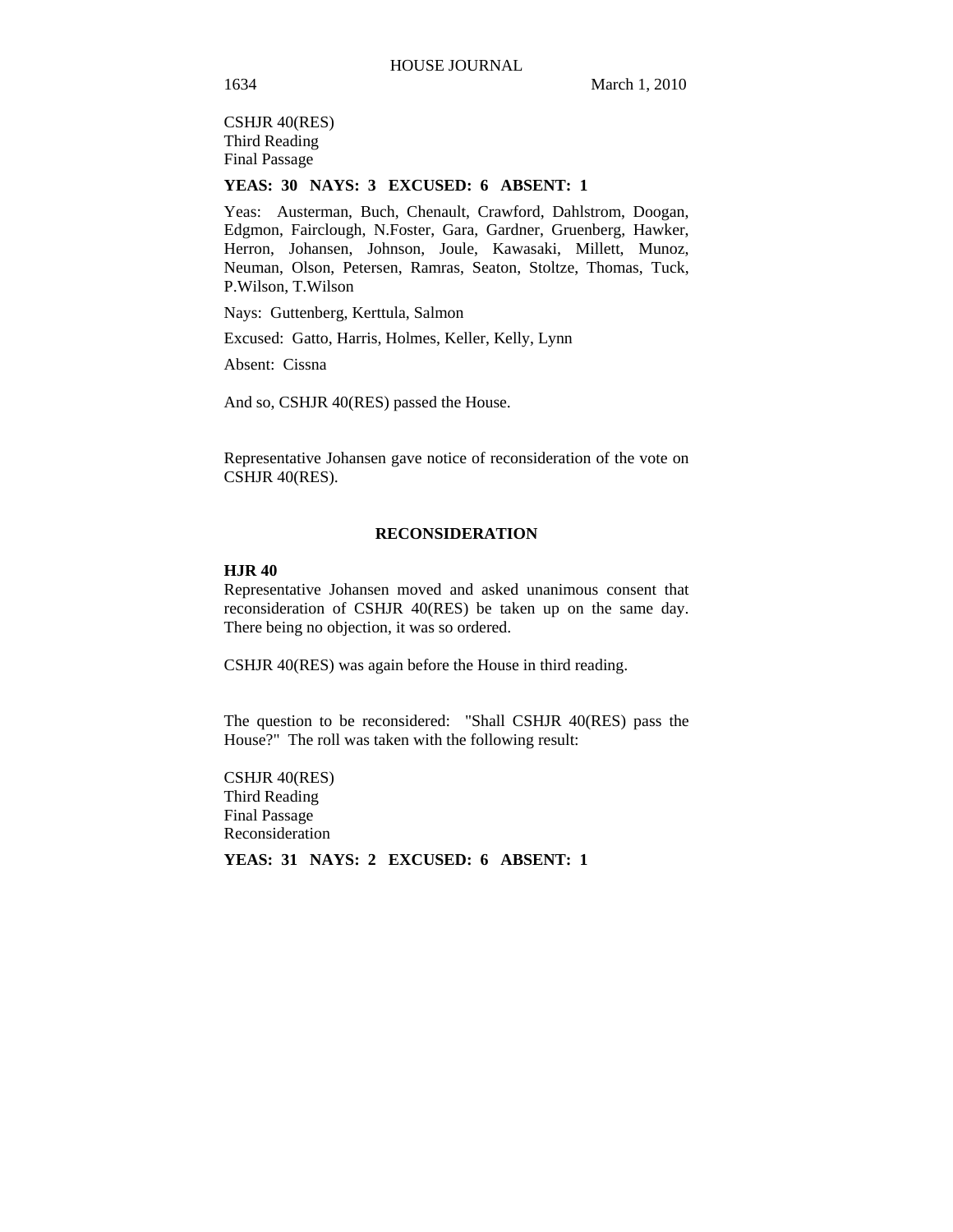Yeas: Austerman, Buch, Chenault, Crawford, Dahlstrom, Doogan, Edgmon, Fairclough, N.Foster, Gara, Gardner, Gruenberg, Guttenberg, Hawker, Herron, Johansen, Johnson, Joule, Kawasaki, Millett, Munoz, Neuman, Olson, Petersen, Ramras, Seaton, Stoltze, Thomas, Tuck, P.Wilson, T.Wilson

Nays: Kerttula, Salmon

Excused: Gatto, Harris, Holmes, Keller, Kelly, Lynn

Absent: Cissna

And so, CSHJR 40(RES) passed the House on reconsideration and was referred to the Chief Clerk for engrossment.

### **UNFINISHED BUSINESS**

#### **HJR 40**

Representatives Stoltze and Johansen added their names as cosponsors to:

#### CS FOR HOUSE JOINT RESOLUTION NO. 40(RES)

Opposing the proposed designation by the National Marine Fisheries Service of 3,000 square miles of upper Cook Inlet, the mid-inlet, all of the inlet's western shores, and Kachemak Bay as critical habitat for beluga whales.

#### **HB 274**

Representatives Neuman and Joule added their names as cosponsors to:

HOUSE BILL NO. 274 "An Act establishing August 7 as Purple Heart Day."

## **HB 331**

Representative Dahlstrom added her name as cosponsor to:

HOUSE BILL NO. 331

"An Act relating to funding for youth courts; and relating to accounting for criminal fines."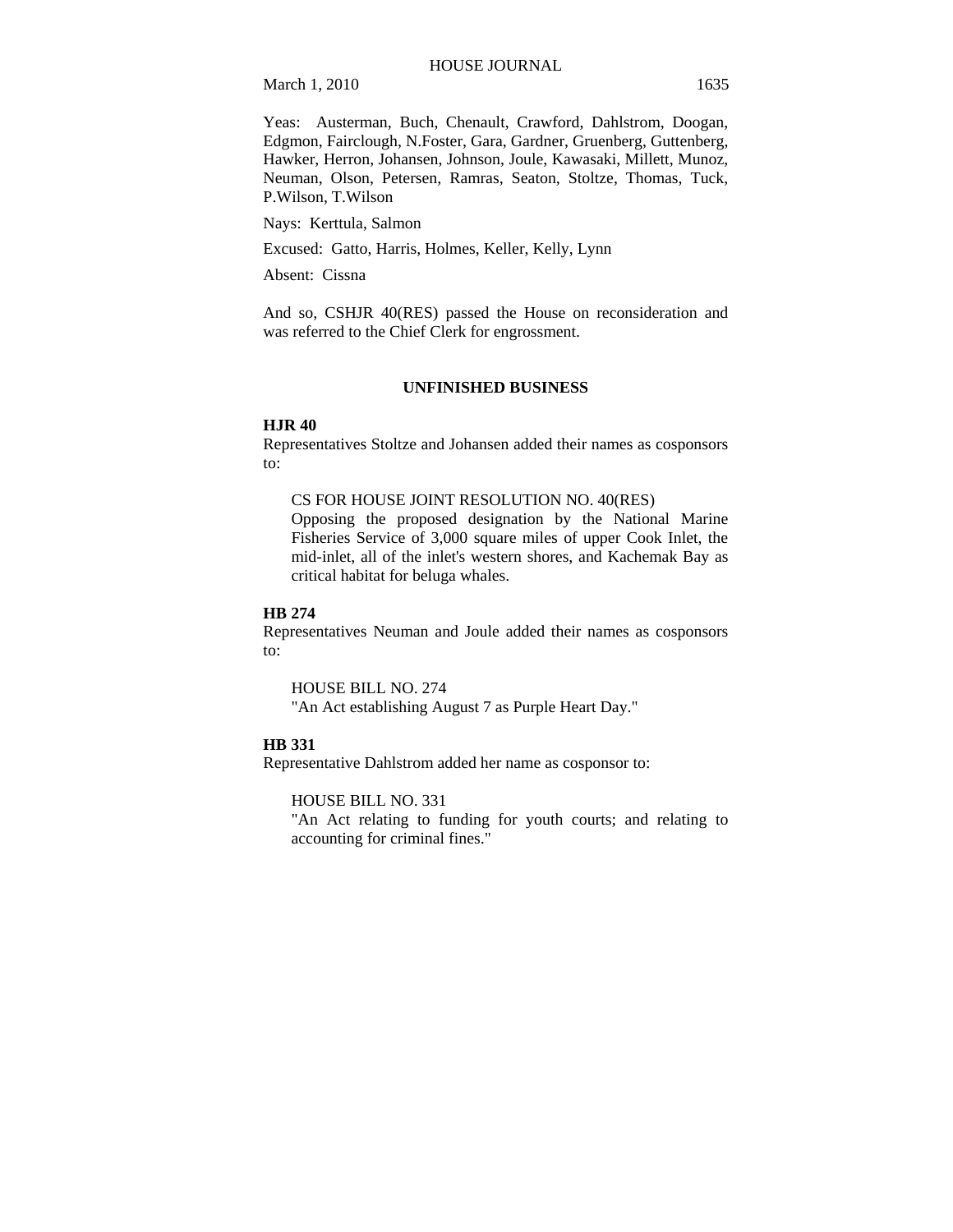### **HB 365**

Representative Munoz added her name as cosponsor to:

## HOUSE BILL NO. 365

"An Act relating to sharing records regarding fish purchased by fish processors with certain federal agencies, to requirements to obtain and maintain a fisheries business license, and to payment of industry fees required of fish processors; and providing for an effective date."

## **SB 199**

Representatives Neuman and Stoltze added their names as cross sponsors to:

SENATE BILL NO. 199

"An Act providing for a two-year funding cycle for medical assistance coverage for dentures."

#### **HR 13**

Reconsideration of the following was not taken up on this legislative day. It was referred to the Chief Clerk for engrossment and enrollment:

CS FOR HOUSE RESOLUTION NO. 13(RLS)

Encouraging the repeal of the Anchorage Vehicle Inspection and Management Program.

#### **ENGROSSMENT**

## **HJR 40**

CSHJR 40(RES) was engrossed, signed by the Speaker and Chief Clerk, and transmitted to the Senate for consideration.

## **HB 315**

HB 315 was engrossed, signed by the Speaker and Chief Clerk, and transmitted to the Senate for consideration.

## **HB 345**

HB 345 was engrossed, signed by the Speaker and Chief Clerk, and transmitted to the Senate for consideration.